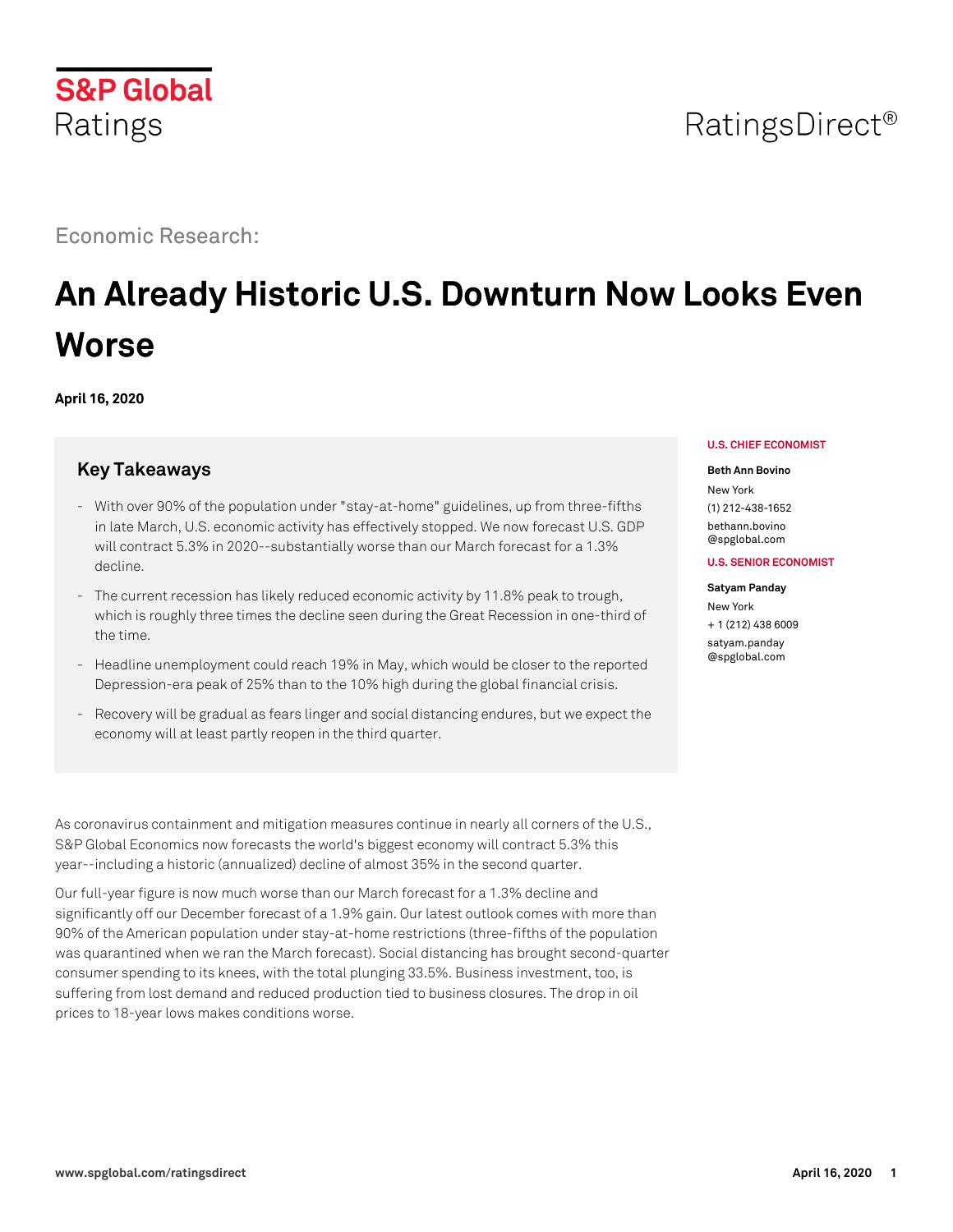Table 1

# **S&P Global Economic Outlook (Overview): April 2020**

| Key indicator                                                        | 2019         | 2020f      | 2021f      | 2022f      | 2023f        |
|----------------------------------------------------------------------|--------------|------------|------------|------------|--------------|
| Real GDP (year % change)                                             | 2.3          | (5.2)      | 6.2        | 2.5        | 2.4          |
| Real GDP (Q4/Q4 % change)                                            | 2.3          | (3.0)      | 4.3        | 2.2        | 2.5          |
| Real consumer spending (year % change)                               | 2.6          | (5.5)      | 6.8        | 3.5        | 3.1          |
| Real equipment investment (year % change)                            | 1.3          | (12.1)     | 12.6       | 8.9        | 4.3          |
| Real nonresidential structures investment (year<br>% change)         | (4.3)        | (11.8)     | 4.9        | 4.7        | 3.1          |
| Real residential investment (year % change)                          | (1.5)        | (6.1)      | 8.2        | 4.4        | 2.1          |
| Core CPI (year % change)                                             | 2.2          | 1.7        | 2.1        | 2.8        | 2.3          |
| Unemployment rate (%)                                                | 3.7          | 8.8        | 6.7        | 5.4        | 4.1          |
| Housing starts (annual total in mil.)                                | 1.3          | 1.2        | 1.3        | 1.3        | 1.3          |
| S&P Case-Shiller Home Price Index (Dec. to Dec.<br>% change)         | 3.5          | 3.3        | 1.4        | 1.4        | 2.5          |
| Light vehicle sales (annual total in mil.)                           | 17.0         | 12.7       | 15.1       | 15.7       | 16.1         |
| Federal Reserve's fed funds policy target rate<br>range (year-end %) | $1.5 - 1.75$ | $0 - 0.25$ | $0 - 0.25$ | $0 - 0.25$ | $0.5 - 0.75$ |

Note: All percentages are annual average percentage changes, except for real GDP Q4/Q4. Core CPI is Consumer Price Index excluding energy and food components. Forecasts were generated using the third estimate of Q4 2019 GDP published by the BEA. f--forecast. Sources: Oxford Economics and S&P Global Economics Forecasts.

S&P Global Ratings acknowledges a high degree of uncertainty about the rate of spread and peak of the coronavirus outbreak. Some government authorities estimate the pandemic will peak about midyear, and we are using this assumption in assessing the economic and credit implications. We believe the measures adopted to contain COVID-19 have pushed the global economy into recession (see our macroeconomic and credit updates here: www.spglobal.com/ratings). As the situation evolves, we will update our assumptions and estimates accordingly.

# **Economic Decline Tops The Great Recession's**

The longest U.S. economic expansion on record burned out at an astonishing pace, with the sharpest contraction in economic activity since World War II. During the Great Recession, we lost 4% in cumulative economic activity from the fourth quarter of 2007 through the second quarter of 2009--an 18-month stretch--in what was then the worst downturn since the Great Depression.

Our baseline forecast now far exceeds the economic decline of the Great Recession, and in a much shorter period. The sudden-stop recession has likely lopped off a massive 11.8% from economic activity--roughly three times the decline of the 2008-2009 crisis and in one-third of the time. In inflation-adjusted dollar terms, the economy will become \$566.5 billion smaller in just two quarters, before recovery begins. The federal government's economic relief package and the Federal Reserve's stimulus measures will likely help conditions, but not enough to offset the drag on second-quarter economic activity.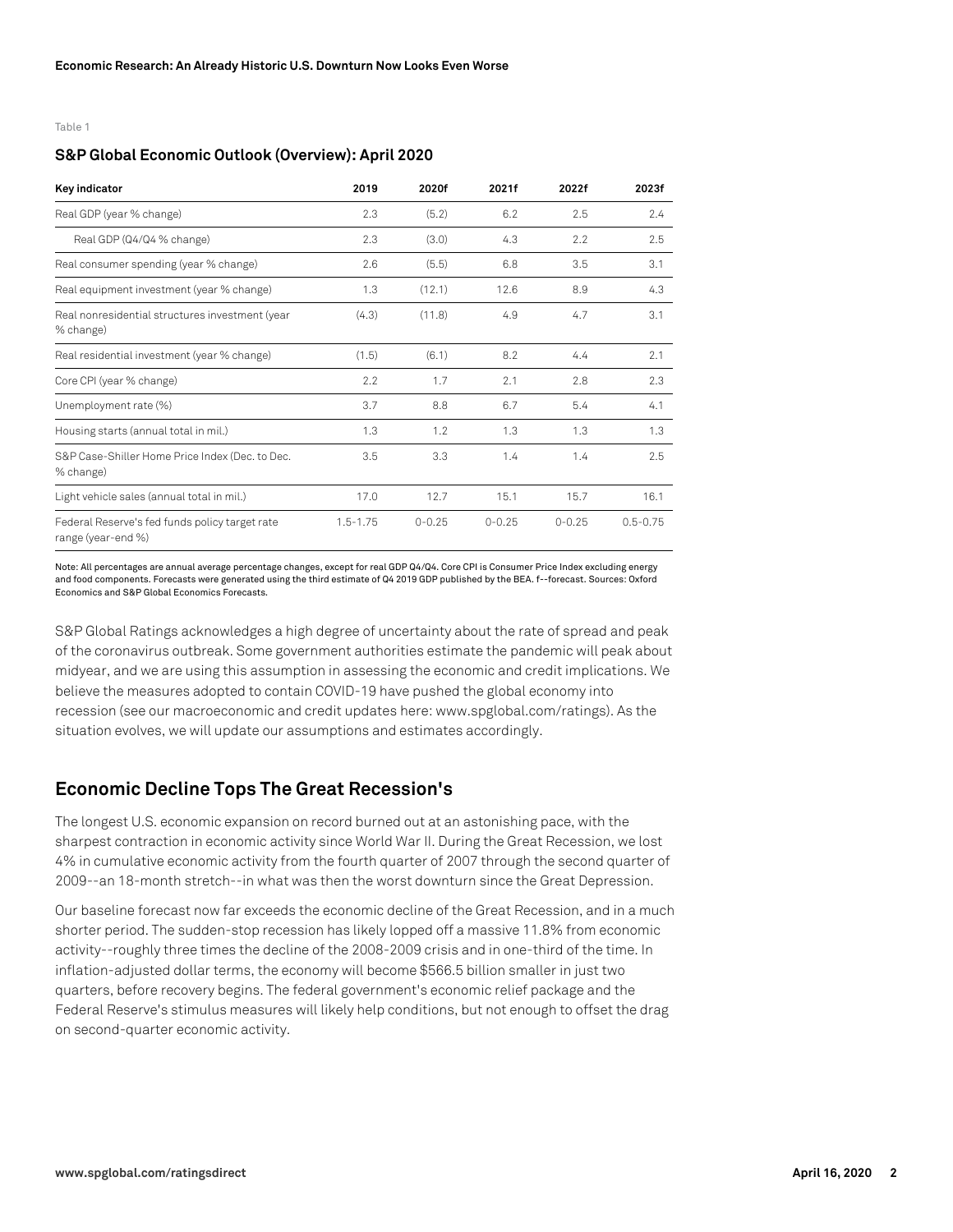### **Economic Research: An Already Historic U.S. Downturn Now Looks Even Worse**



Path Of GDP Before And After U.S. Recessions In The Past 30 Years



And while we expect the economy will reopen, albeit only gradually, starting as we near the third quarter, the recovery will continue to face headwinds as lingering fears of another wave of COVID-19 will likely keep Americans maintaining some form of social distancing, opting for at-home dinners and movie nights on the couch rather than restaurant visits and going to the theater. Businesses that survive the two to three months of lost revenue may also be reluctant to quickly rehire all their workers as they clean up their books.

We now think the contraction in GDP will show up in first-quarter figures and worsen substantially in the April-June period. We forecast a decline in real annualized GDP of 7.6% in the first three months of the year and of 34.5% in the second quarter, translating to a decline of 11.8% peak to trough.

# **Unemployment Reaches Record Highs**

This comes amid the biggest jump in jobless claims on record, going back to 1948, with millions of weekly claims now the new normal. April will be the cruelest month, with 24 million jobs likely cut.

The unemployment rate will likely surge to 18% in April from 4.4% in March. We think headline unemployment could reach 19% in May. That would be closer to the reported Depression-era peak of 25% than to the October 2009 10% high during the global financial crisis. (Headline unemployment topped out at 25% in 1933--although given the likelihood of undercounting, the actual rate was likely even higher.) All told, we foresee cumulative job losses (temporary or permanent) of about 30 million in March-May.

The question then becomes: How soon will workers be reunited with their jobs once COVID-19 runs its course? We think roughly 12 million Americans will be back to work in some form or another by July. (Naturally, this depends heavily on the path of the virus, which we assume will be contained around midyear.) The process of reuniting workers and bosses also depends on how they parted ways. The Bureau of Labor Statistics has reported that the "bulk" of the increase in March unemployment occurred among people who said they were "temporarily" unemployed. Moreover, Google Trends indicates an unprecedented number of searches for "furlough" since February--hopeful signs that the two sides will be reunited sooner rather than later.

That said, opening up a \$22 trillion economy isn't like turning on a switch. Adjustments will have to be made, and past episodes of recession suggest the process could be messy. Moreover, it will be hard to gauge how many businesses survived COVID-19. One worry is that the employer may not be around once the virus is contained. A U.S. Chamber of Commerce/MetLife survey on small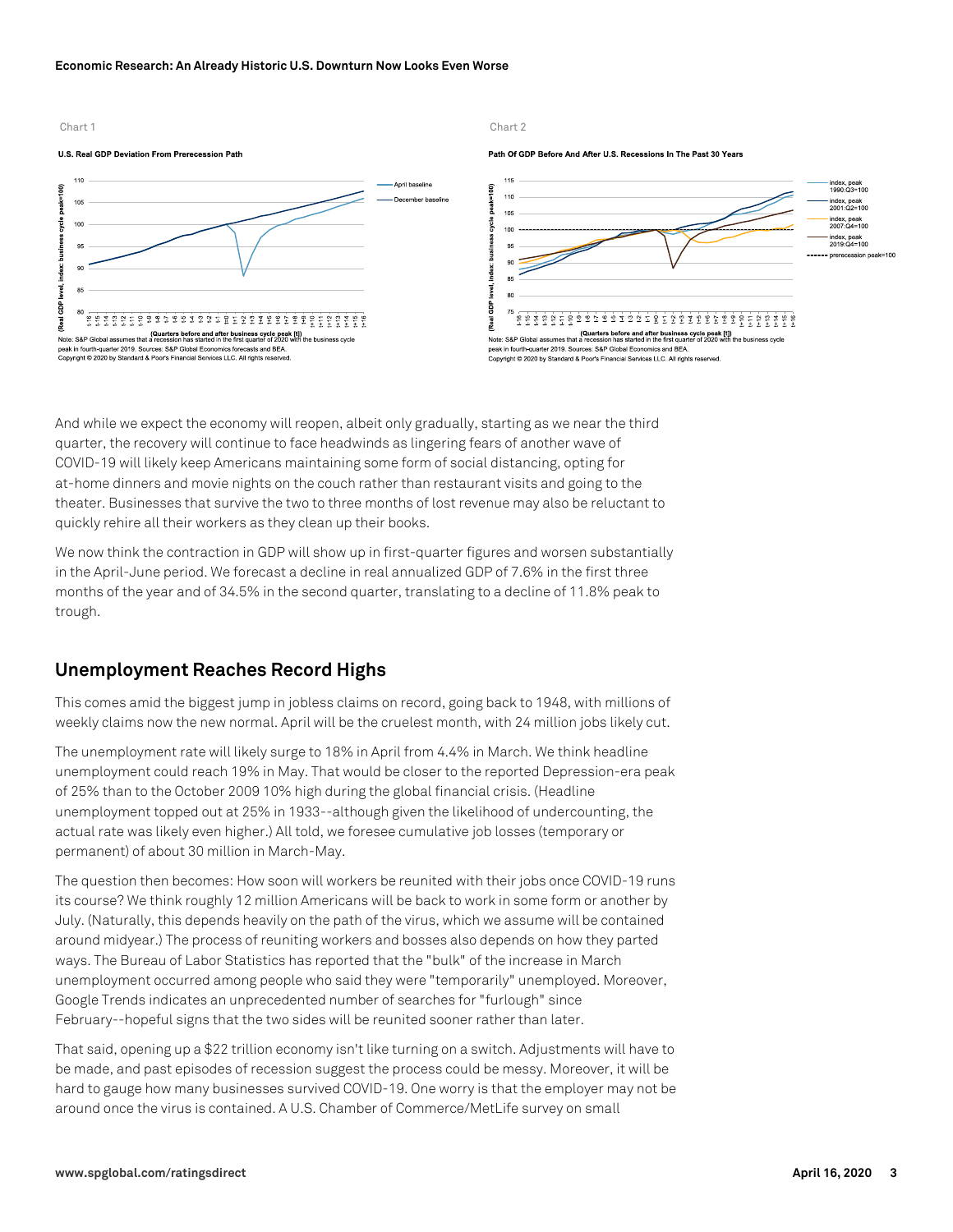businesses during the COVID-19 pandemic found that one in four small businesses (24%) says it is two months or less from closing permanently amid the economic downturn caused by the coronavirus pandemic. One in 10 (11%) is less than one month away from permanently going out of business.

### Chart 3 Chart 4

### Google Search Intensity Has Risen For Unemployment Benefits And Furlough



Note: The number of searches for a particular topic are scaled on a range of 0 to 100, based on a topic's proportion relative to all searches on all topics. Literature on correlation between Google searches and unemployment benefits shows Google Trends' search intensity explains a statistically large share of variance in states' reports for unemployment insurance in the subsequent week. Sources: S&P Global Ratings and Google Trends.

Copyright © 2020 by Standard & Poor's Financial Services LLC. All rights reserved.





Note: MetLife and U.S. Chamber of Commerce conducted a survey on impact of COVID-19 on small businesses. Survey published on April 3, 2020. Source: U.S. Chamber of Commerce Copyright © 2020 by Standard & Poor's Financial Services LLC. All rights reserved.

Still, unprecedented Fed stimulus and unparalleled fiscal support are providing a lifeline to the economy. The government's latest \$2 trillion stimulus measure, the biggest economic relief package in history, won't stop the ongoing recession, but we believe it will reduce the risk of an even deeper recession and support a post-virus rebound in activity as bridge payments help tide over people and firms until it is safe to start back up again.

### Table 2

# **S&P Global Economic Outlook: April 2020 (Baseline)**

|                                        | $-2019-$ |        | $-2020 - -$ |        |      |       |       |      |      |       |        |       |       |       |
|----------------------------------------|----------|--------|-------------|--------|------|-------|-------|------|------|-------|--------|-------|-------|-------|
| Key indicator                          | Q4       | Q1e    | Q2e         | Q3e    | Q4e  | 2015  | 2016  | 2017 | 2018 | 2019  | 2020e  | 2021e | 2022e | 2023e |
| (Percentage change)                    |          |        |             |        |      |       |       |      |      |       |        |       |       |       |
| Real GDP (in real<br>terms)            | 2.1      | (7.5)  | (34.6)      | 24.1   | 17.6 | 2.9   | 1.6   | 2.4  | 2.9  | 2.3   | (5.2)  | 6.2   | 2.5   | 2.4   |
| Domestic<br>demand                     | 0.5      | (7.2)  | (33.6)      | 24.6   | 17.4 | 3.6   | 1.9   | 2.6  | 3.1  | 2.4   | (5.1)  | 6.9   | 2.9   | 2.5   |
| Consumer<br>spending                   | 1.7      | (8.9)  | (33.5)      | 19.3   | 18.8 | 3.7   | 2.7   | 2.6  | 3.0  | 2.6   | (5.5)  | 6.8   | 3.5   | 3.1   |
| Equipment<br>investment                | (4.4)    | (14.1) | (50.8)      | 29.4   | 38.9 | 3.2   | (1.3) | 4.7  | 6.8  | 1.3   | (12.1) | 12.6  | 8.9   | 4.3   |
| Intellectual<br>property<br>investment | 4.0      | (12.6) | (53.0)      | 61.3   | 47.1 | 3.6   | 7.9   | 3.6  | 7.4  | 7.6   | (7.0)  | 17.3  | 10.2  | 4.5   |
| Nonresidential<br>construction         | (8.1)    | (6.5)  | (31.2)      | (10.0) | 18.0 | (3.1) | (5.0) | 4.7  | 4.1  | (4.3) | (11.8) | 4.9   | 4.7   | 3.1   |

Nearly Two-Thirds Of Small Businesses At Risk Of Shutting Down At Least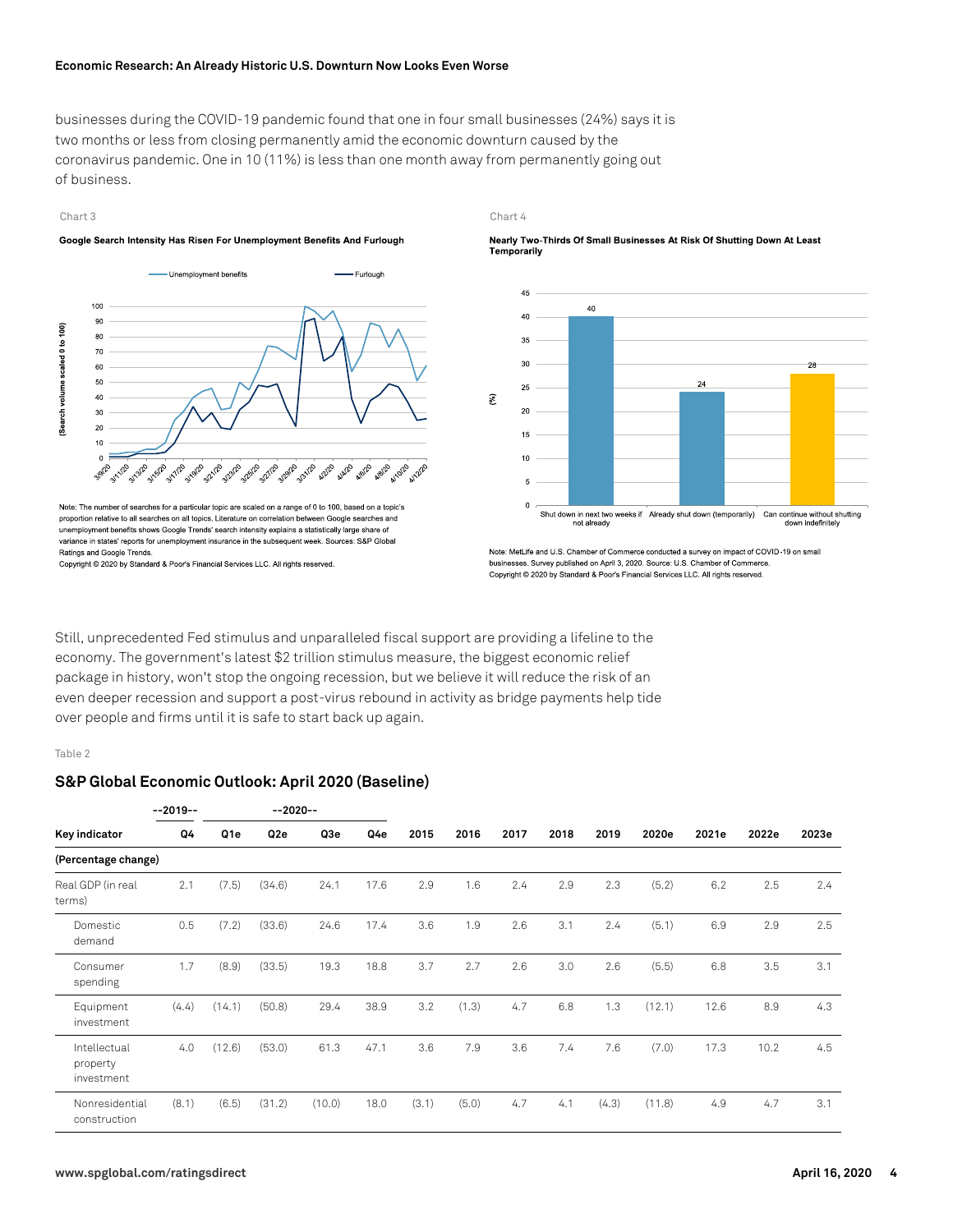# Table 2

# **S&P Global Economic Outlook: April 2020 (Baseline) (cont.)**

|                                                    | $-2019-$ |                         | $-2020 - -$     |         |         |         |         |         |                                                               |         |         |         |         |         |
|----------------------------------------------------|----------|-------------------------|-----------------|---------|---------|---------|---------|---------|---------------------------------------------------------------|---------|---------|---------|---------|---------|
| Key indicator                                      | Q4       | Q1e                     | Q <sub>2e</sub> | Q3e     | Q4e     | 2015    | 2016    | 2017    | 2018                                                          | 2019    | 2020e   | 2021e   | 2022e   | 2023e   |
| Residential<br>construction                        | 6.1      | 0.8                     | (48.3)          | 25.8    | 24.4    | 10.2    | 6.5     | 3.5     | (1.5)                                                         | (1.5)   | (6.1)   | 8.2     | 4.4     | 2.1     |
| Federal<br>government<br>purchases                 | 3.8      | 3.4                     | 17.1            | 6.1     | 5.5     | (0.1)   | 0.4     | 0.8     | 2.9                                                           | 3.5     | 6.7     | 0.7     | (8.0)   | (2.3)   |
| State and<br>local<br>government<br>purchases      | 1.9      | 0.8                     | 1.4             | 1.3     | 1.2     | 3.2     | 2.6     | 0.6     | 1.0                                                           | 1.6     | 1.3     | 0.7     | (0.0)   | 0.6     |
| Exports of<br>goods and<br>services                | 2.1      | (11.5)                  | (34.7)          | 8.2     | 17.0    | 0.5     | (0.0)   | 3.5     | 3.0                                                           | (0.0)   | (8.5)   | 4.7     | 4.4     | 3.4     |
| Imports of<br>goods and<br>services                | (8.6)    | (8.9)                   | (26.8)          | 14.8    | 15.2    | 5.3     | 2.0     | 4.7     | 4.4                                                           | 1.0     | (6.7)   | 10.4    | 6.7     | 4.1     |
| CPI                                                | 2.0      | 2.0                     | 0.8             | 0.5     | 0.3     | 0.1     | 1.3     | 2.1     | 2.4                                                           | 1.8     | 0.9     | 2.7     | 2.9     | 2.2     |
| Core CPI                                           | 2.3      | 2.0                     | 1.9             | 1.4     | 1.3     | 1.8     | 2.2     | 1.8     | 2.1                                                           | 2.2     | 1.7     | 2.1     | 2.8     | 2.3     |
| Nonfarm unit<br>labor costs                        | 1.5      | 8.6                     | (26.5)          | 13.5    | (3.8)   | 2.2     | 1.2     | 2.6     | 2.2                                                           | 2.3     | (2.2)   | 2.0     | 4.4     | 3.7     |
| Productivity trend<br>(\$ per employee,<br>2009\$) | 0.1      | (4.7)                   | 8.5             | (4.5)   | 11.3    | 1.2     | (0.1)   | 1.1     | 1.3                                                           | 1.2     | 0.5     | 3.1     | 0.5     | 0.7     |
| Levels                                             |          |                         |                 |         |         |         |         |         |                                                               |         |         |         |         |         |
| Unemployment<br>rate $(\%)$                        | 3.5      | 3.8                     | 14.4            | 9.0     | 8.0     | 5.3     | 4.9     | 4.3     | 3.9                                                           | 3.7     | 8.8     | 6.7     | 5.4     | 4.1     |
| Payroll<br>employment (mil.)                       | 151.8    | 151.2                   | 134.1           | 142.7   | 144.6   | 141.8   | 144.3   | 146.6   | 148.9                                                         | 150.9   | 143.1   | 147.2   | 150.1   | 152.6   |
| Federal funds rate<br>(% )                         | 1.7      | 1.1                     | 0.1             | 0.1     | 0.1     | 0.1     | 0.4     | 1.0     | 1.8                                                           | 2.2     | 0.4     | 0.1     | 0.1     | 0.5     |
| 10-year T-note<br>yield (%)                        | 1.8      | 1.5                     | 0.7             | 1.0     | 1.3     | 2.1     | 1.8     | 2.3     | 2.9                                                           | 2.1     | 1.1     | 1.5     | 1.9     | 2.2     |
| Mortgage rate<br>$(30 - year)$<br>conventional, %) | 3.7      | 3.5                     | 3.3             | 3.5     | 3.6     | 3.9     | 3.6     | 4.0     | 4.5                                                           | 3.9     | 3.5     | 3.7     | 4.0     | 4.3     |
| Three-month<br>T-bill rate (%)                     | 1.6      | 0.9                     | 0.0             | $0.2\,$ | $0.2\,$ | 0.1     | 0.3     | 0.9     | 2.0                                                           | 2.1     | 0.3     | $0.2\,$ | $0.2\,$ | 0.6     |
| S&P 500 Index                                      |          | 3,086.4 3,069.0 2,412.2 |                 |         |         |         |         |         | 2,583.5 2,712.0 2,061.2 2,092.4 2,448.2 2,744.7 2,912.5       |         | 2,694.3 | 3,034.0 | 3,315.3 | 3,397.5 |
| S&P 500 operating<br>earnings (bil. \$)            |          | 1,948.2 1,877.9 1,663.4 |                 |         |         |         |         |         | 1,569.2  1,624.0  1,563.6  1,457.1  1,645.7  1,834.8  1,950.5 |         | 1,683.6 | 2,171.8 | 2,512.5 | 2,443.5 |
| Current account<br>(bil. \$)                       |          | $(438.1)$ $(415.5)$     | (372.0)         | (442.6) | (458.3) | (407.8) | (428.3) | (439.6) | (491.0)                                                       | (495.0) | (422.1) | (653.8) | (779.9) | (809.3) |
| Exchange rate<br>(index March<br>$1973 = 100$      | 92.2     | 92.8                    | 95.8            | 94.4    | 93.7    | 91.0    | 91.6    | 91.1    | 89.0                                                          | 92.0    | 94.2    | 91.5    | 91.1    | 91.6    |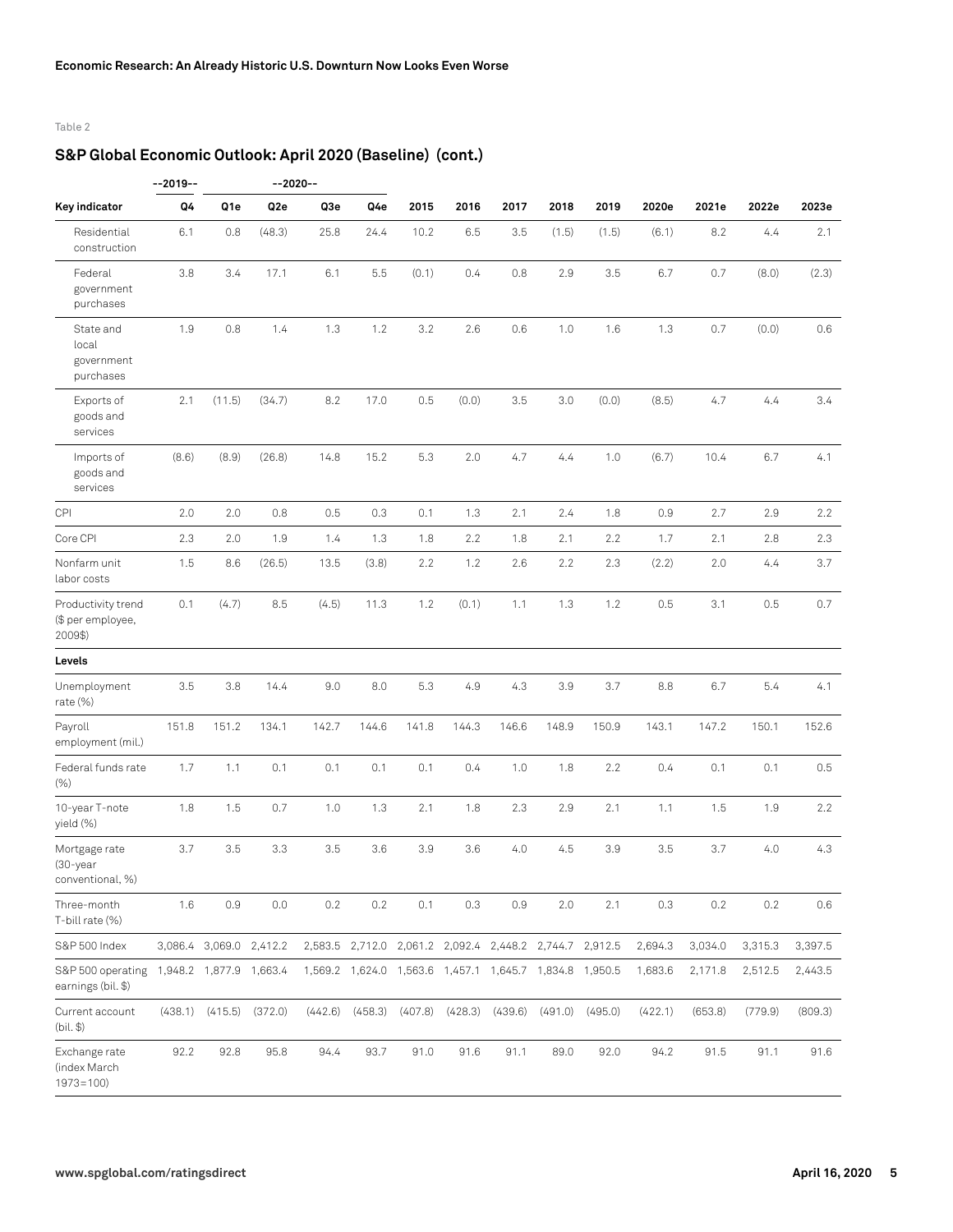Table 2

# **S&P Global Economic Outlook: April 2020 (Baseline) (cont.)**

|                                          | $-2019-$ |                 | $-2020-$        |            |         |         |         |         |         |                      |           |                       |                         |       |
|------------------------------------------|----------|-----------------|-----------------|------------|---------|---------|---------|---------|---------|----------------------|-----------|-----------------------|-------------------------|-------|
| Key indicator                            | Q4       | Q <sub>1e</sub> | Q <sub>2e</sub> | Q3e        | Q4e     | 2015    | 2016    | 2017    | 2018    | 2019                 | 2020e     | 2021e                 | 2022e                   | 2023e |
| Crude oil (\$/bbl,<br>WTI)               | 56.9     | 42.0            | 25.0            | 25.0       | 25.0    | 48.7    | 43.2    | 50.9    | 64.8    | 57.0                 | 29.3      | 43.8                  | 50.0                    | 56.0  |
| Saving rate (%)                          | 7.7      | 9.6             | 19.7            | 10.8       | 8.9     | 7.6     | 6.8     | 7.0     | 7.7     | 7.9                  | 12.3      | 7.4                   | 6.6                     | 6.1   |
| Housing starts<br>(mil.)                 | 1.4      | 1.4             | 1.1             | 1.1        | 1.2     | 1.1     | 1.2     | 1.2     | 1.2     | .3<br>$\overline{a}$ | 1.2<br>и  | 1.3<br>$\overline{ }$ | 1.3                     | 1.3   |
| Unit sales of light<br>vehicles (mil.)   | 16.9     | 15.0            | 8.4             | 13.4       | 14.0    | 17.5    | 17.6    | 17.2    | 17.3    | 17.0                 | 12.7      | 15.1                  | 15.7                    | 16.1  |
| Federal surplus<br>(FY unified, bil. \$) | (237.3)  | (356.6)         | (494.4)         | (1, 153.4) | (784.8) | (439.1) | (585.6) | (665.8) | (779.0) | (984.4)              | (2,789.3) | (1,937.6)             | $(1,437.0)$ $(1,344.6)$ |       |

Notes: (1) Quarterly percentage change represents annualized change over the period, except for CPI and core CPI. Quarterly CPI and core CPI represent year-over-year change during the quarter. Annual percentage change represents average annual growth rate from a year ago, except when noted otherwise. (2) Quarterly levels represent average during the quarter; annual levels represent average levels during the year. (3) Quarterly levels of housing starts and unit sales of light vehicles are in annualized millions. (4) Exchange rate represents the nominal trade-weighted exchange value of US\$ versus major currencies. (5) Domestic demand measured as gross domestic purchases is the market value of goods and services purchased by U.S. residents, regardless of where those goods and services were produced. It is GDP minus net exports of goods and services. (6) Forecasts were generated using the third estimate of Q4 2019 GDP published by the BEA. The third estimate of Q4 2019 released recently doesn't materially impact our forecasts. e--Estimate.

# **Downside Forecast**

Our pessimistic outlook assumes an even steeper contraction in consumer spending than in the baseline forecast and a much longer timeline to bring COVID-19 under control than in the baseline. This would delay the start of the recovery in spending, reduce its vigor, and delay laid-off workers getting back to work. Consumer spending would plunge by 42% (annualized) in the second quarter, compared with 34% the baseline, with further disruption in the fourth quarter on fears that COVID-19 has returned. The contraction in consumer demand and output in the pessimistic forecast is much sharper. Owing to the sharper contraction and slower recovery in consumer spending and related investment spending by businesses, GDP growth would drop to -8.2% in 2020 in the pessimistic forecast, with barely a nod to recovery the following year, at just 5.7% growth in 2021.

In this scenario, the peak-to-trough decline is 13.7% (compared with 11.8% in the baseline), but the economy doesn't get back to the previous cycle peak before sometime in the second quarter of 2022 (compared with third-quarter 2021 in the baseline). By fourth-quarter 2023, the economy would be 3.4% smaller than in the December baseline (compared with 1.5% in the current baseline).

The larger hit to economic growth in our downside scenario translates into a corresponding higher unemployment rate. The unemployment rate would peak at 23% in May (compared with 19% in the baseline), not as painful as the 25% reached during the Great Depression, before gradually moving back down for the rest of the year. The initial degree of dislocation and uncertainty over reemergence of the virus would keep the unemployment rate elevated at close to 10% on average before it would finally start to move back down once the "all clear" is announced in spring 2021. The unemployment rate would average 11% in 2020 and 8% in 2021 (compared with 8.8% and 6.8% in the baseline).

A simple Okun's law approach (using a 2-to-1 variant of GDP growth to unemployment rate change coefficient) in this scenario implies that the unemployment rate would decline 1.9 percentage points to a 6.3% annual average in 2022 and another 1.5 percentage points to 4.8% in 2023. With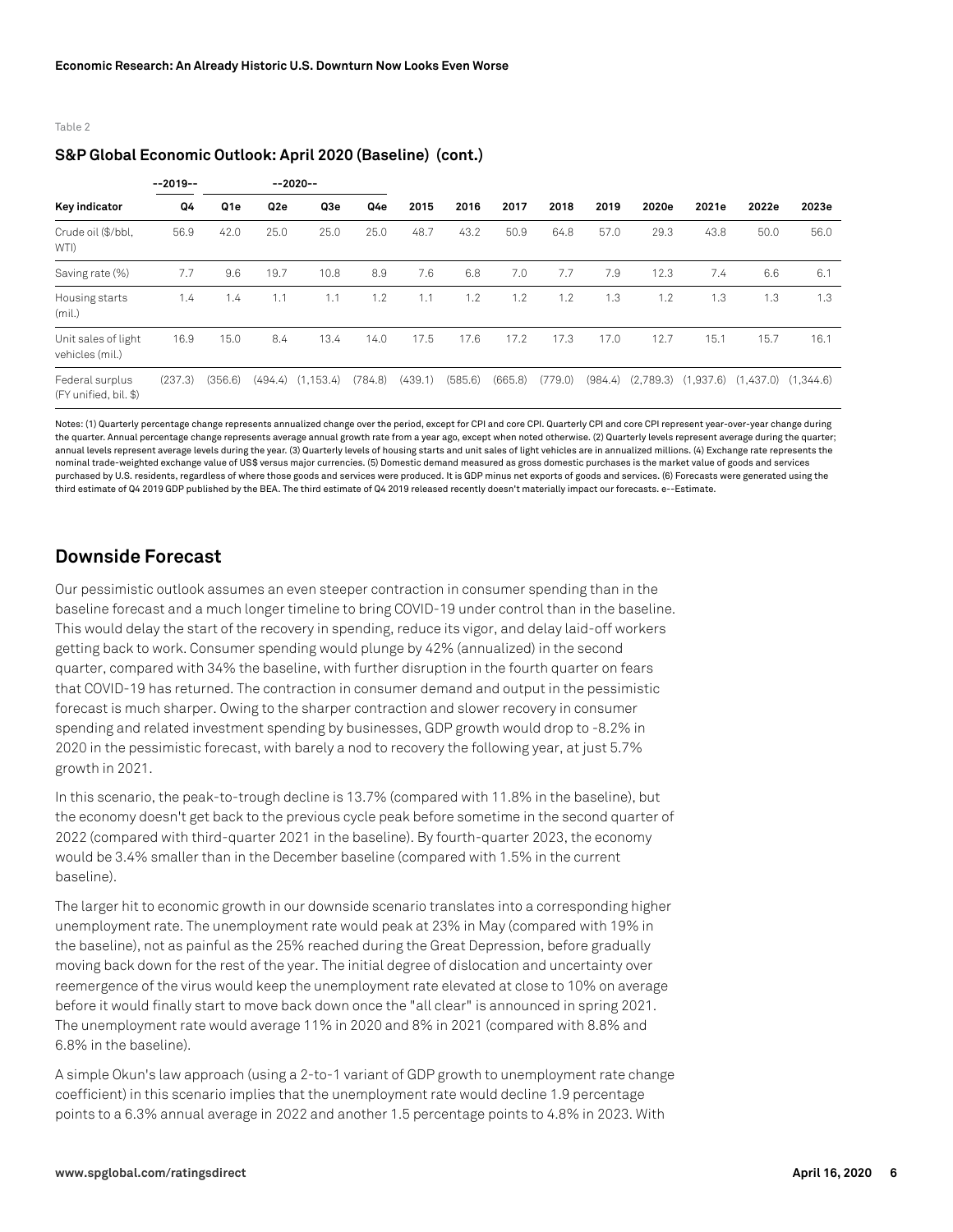the unemployment rate finally under 5%, the Fed would have confidence to begin contemplating raising rates off the ground, though it most likely won't until 2024.

Meanwhile, if storage reaches capacity across the world, oil prices could fall below zero. This nearly happens in the pessimistic scenario, with the average price of Brent crude oil plummeting to \$6.60 a barrel in the second quarter of 2020. That price would rebound as domestic and foreign growth returns, but it would take years in the pessimistic scenario before GDP would approach the baseline level.

This report does not constitute a rating action.